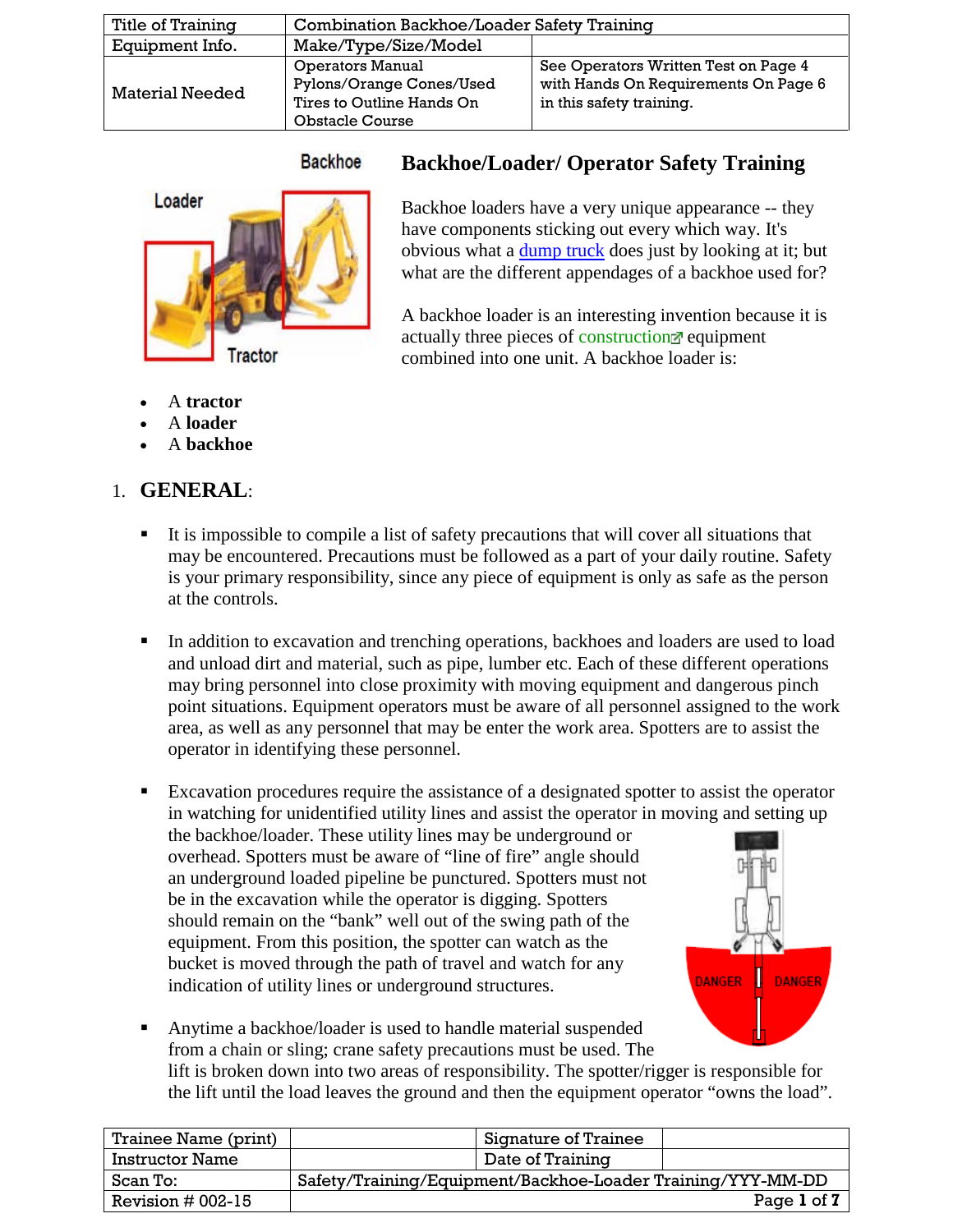| Title of Training      | <b>Combination Backhoe/Loader Safety Training</b>                                                          |                                                                                                          |  |
|------------------------|------------------------------------------------------------------------------------------------------------|----------------------------------------------------------------------------------------------------------|--|
| Equipment Info.        | Make/Type/Size/Model                                                                                       |                                                                                                          |  |
| <b>Material Needed</b> | <b>Operators Manual</b><br>Pylons/Orange Cones/Used<br>Tires to Outline Hands On<br><b>Obstacle Course</b> | See Operators Written Test on Page 4<br>with Hands On Requirements On Page 6<br>in this safety training. |  |

The operator shall not move the equipment boom until the spotter/rigger has established eye contact with the operator and has given the operator correct hand signals to indicate that the load is ready to be lifted. Tag lines shall be used on all suspended loads to control the load and to place the spotter/rigger away from the fall path of the load. Barricades or guards must be placed to prevent personnel from being crushed by the superstructure of the equipment. This hazard is more prevalent with loader type excavation equipment. Spotters are to guard against unauthorized personnel from entering the swing radius of both the boom and counter weight of excavation equipment.

## **2. SAFE CONDUCT OF OPERATORS:**

- The operator shall not engage in any practice, which will divert his/her, attention while operating any piece of equipment.
- When mentally or physically unfit, an operator shall not operate any piece of equipment.
- The operator shall respond to signals from an appointed signal person. The operator shall not move the load until signaled to do so by the designated person. If a signal person is not required, the operator is responsible for the safe operation of the equipment. The operator shall respond, at once, to a signal to stop regardless of who gives the signal.
- Each operator is responsible for those operations under his/her direct control. Whenever there is any doubt as to safety, the operator shall consult with a supervisor before continuing the operation.
- Before starting the equipment, a pre-start inspection must be conducted. This inspection must be documented. The following items must be inspected to determine safe operating condition.
	- o Tires
	- o Engine fluid levels
	- o Hydraulic fluid levels
	- o Safety information signs
	- o Fire extinguisher
	- o Condition of cab glass (if applicable)
- 2.1. After the equipment is started, the following items must be inspected.
	- o Operation of brakes
	- o Steering mechanism
	- o Horn
	- o Back up alarm
	- o Operating controls
	- o Hydraulic hoses (under operating conditions)



| Trainee Name (print)   | Signature of Trainee                                        |
|------------------------|-------------------------------------------------------------|
| <b>Instructor Name</b> | Date of Training                                            |
| Scan To:               | Safety/Training/Equipment/Backhoe-Loader Training/YYY-MM-DD |
| Revision $#002-15$     | Page 2 of 7                                                 |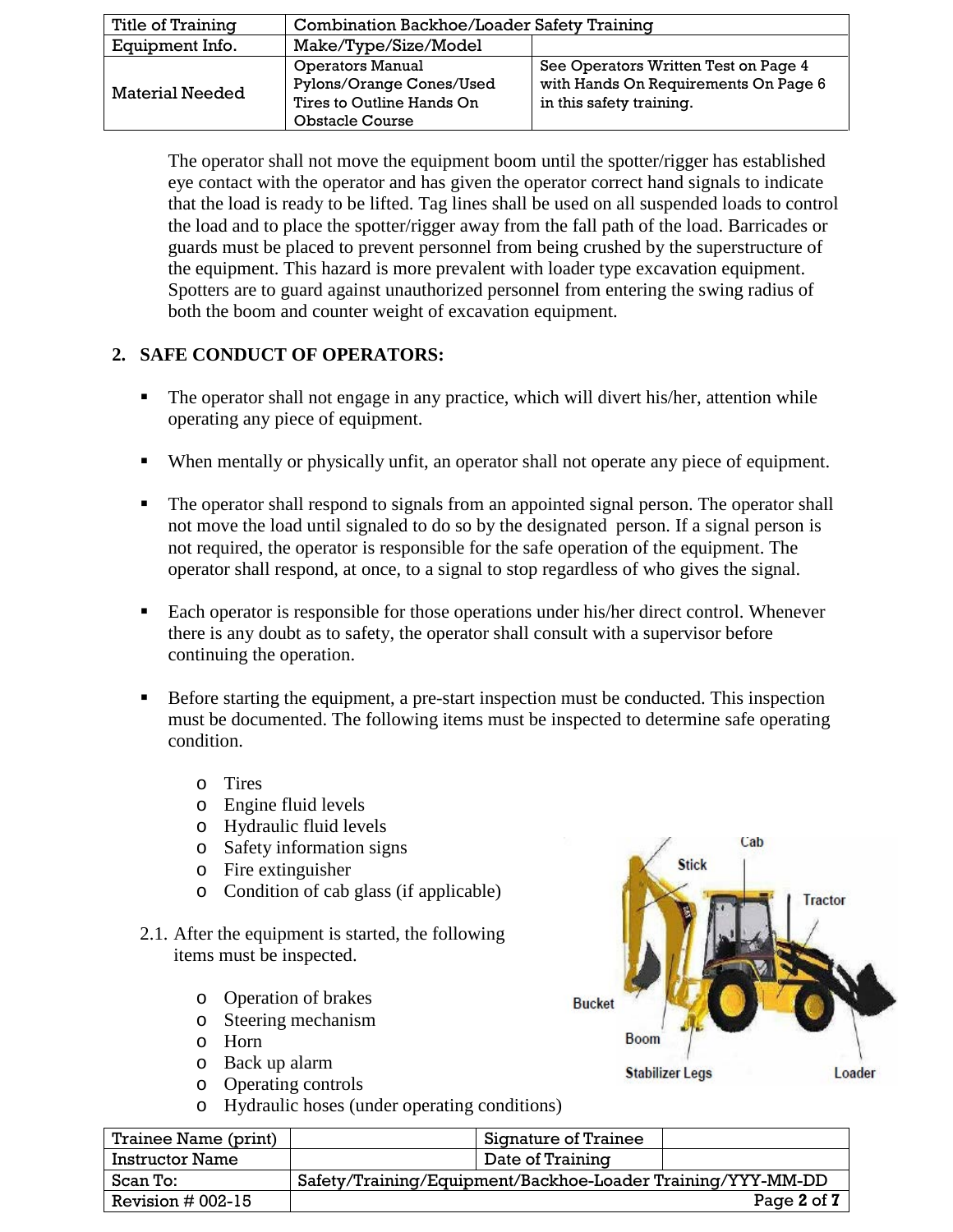| Title of Training      | Combination Backhoe/Loader Safety Training                                                                 |                                                                                                          |  |
|------------------------|------------------------------------------------------------------------------------------------------------|----------------------------------------------------------------------------------------------------------|--|
| Equipment Info.        | Make/Type/Size/Model                                                                                       |                                                                                                          |  |
| <b>Material Needed</b> | <b>Operators Manual</b><br>Pylons/Orange Cones/Used<br>Tires to Outline Hands On<br><b>Obstacle Course</b> | See Operators Written Test on Page 4<br>with Hands On Requirements On Page 6<br>in this safety training. |  |

- o Lights
- 2.2. Before leaving the equipment unattended, the operator shall:
	- o Land all attachments and loads.
	- o Set all brakes and other locking devices.
	- o Place controls in the neutral or off position.
	- o Stop the engine.
- 2.3. Any defects that may create an equipment system failure must be corrected prior to placing equipment in service.
	- o A "Do No Operate" tag must be placed in clear view on the main cab access door, Ignition key slot, or steering wheel or operation controls anytime service work can be performed.
- 2.4. All manufactures recommendations and safety devices must be used while servicing or repairing equipment.



2.5. Seatbelts will be used except when digging in an area that is known to contain loaded lines.

2.6. Equipment must not be operated inside of the electrical MSAD (minimum safe approach distance). This distance is as follows:

| Voltage (kV)               | <b>Minimum Clearance</b>              |
|----------------------------|---------------------------------------|
| $\epsilon = 50 \text{ kV}$ | $10$ ft.                              |
| $>$ 50 kV                  | 10 ft. $+$ 4 inches per kV over 50 kV |



| Trainee Name (print)   | Signature of Trainee                                        |
|------------------------|-------------------------------------------------------------|
| <b>Instructor Name</b> | Date of Training                                            |
| Scan To:               | Safety/Training/Equipment/Backhoe-Loader Training/YYY-MM-DD |
| Revision $#002-15$     | Page 3 of 7                                                 |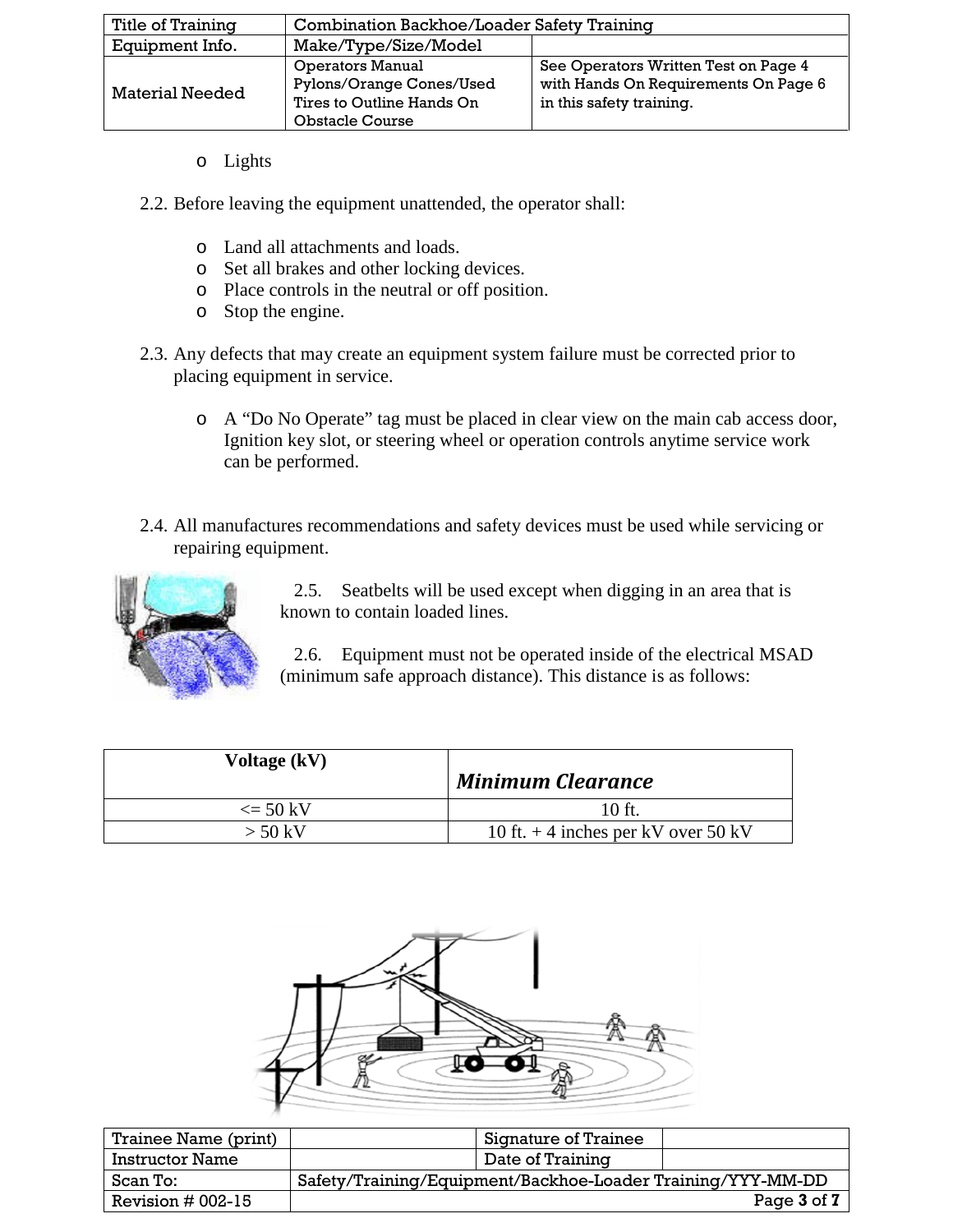| Title of Training      | Combination Backhoe/Loader Safety Training                                                                 |                                                                                                          |
|------------------------|------------------------------------------------------------------------------------------------------------|----------------------------------------------------------------------------------------------------------|
| Equipment Info.        | Make/Type/Size/Model                                                                                       |                                                                                                          |
| <b>Material Needed</b> | <b>Operators Manual</b><br>Pylons/Orange Cones/Used<br>Tires to Outline Hands On<br><b>Obstacle Course</b> | See Operators Written Test on Page 4<br>with Hands On Requirements On Page 6<br>in this safety training. |

# Brieser's Written & Performance Test for Backhoe/Loader Operators'

| Employee:            |        |    |                                                                                                                                                                                     |  |
|----------------------|--------|----|-------------------------------------------------------------------------------------------------------------------------------------------------------------------------------------|--|
| <b>True or False</b> |        |    | (Must get a minimum of 12 questions correct)                                                                                                                                        |  |
| □                    | □      | 1. | Spotters are required to assist operators in recognizing hazards.                                                                                                                   |  |
| □                    | $\Box$ | 2. | Operators must be aware of the swing path of the machine and must not swing loads<br>over any personnel in the area.                                                                |  |
| ◻                    | $\Box$ | 3. | When a backhoe/loader/loader is used for material handling the operator must<br>respond to the hand signals of the Spotter and stop at once, regardless of who gives<br>the signal. |  |
| $\Box$               | $\Box$ | 4. | The operator is not responsible for keeping personnel from entering the area around<br>the boom of the backhoe/loader.                                                              |  |
| □                    | □      | 5. | As long as you are on level ground you can just turn the engine off and set the brakes<br>without worry.                                                                            |  |
| □                    | □      | 6. | The backhoe/loader shall only be operated from the operator's seat, which must be<br>locked in the appropriate position.                                                            |  |
| □                    | □      | 7. | The Operator can use the backhoe/loader/loader transport personnel.                                                                                                                 |  |
| □                    | $\Box$ | 8. | The safe operating distance from energized power lines is the same regardless of the<br>voltage in the power line.                                                                  |  |
| □                    | $\Box$ | 9. | A "Do Not Operate" tag must be attached to the backhoe/loader anytime service<br>work is performed.                                                                                 |  |
| □                    | $\Box$ |    | 10. Loaders are equipped with a safety lock on the lift ram of the bucket. Anytime the<br>bucket is raised for working on the engine this safety lock must be used.                 |  |
| □                    | □      |    | 11. When traveling on an incline with a loaded bucket the load should always be pointed<br>uphill.                                                                                  |  |
| □                    | $\Box$ |    | 12. All equipment is required to have at least a 5 lbs dry chemical Fire Extinguisher<br>mounted on the equipment at an accessible location.                                        |  |
| □                    | $\Box$ |    | 13. Getting the job done quickly is the top priority for an operator and they should<br>operate at the fastest speed possible.                                                      |  |
| □                    | □      |    | 14. The operating area of equipment should be kept free of debris, trash and tools.                                                                                                 |  |
| □                    | $\Box$ |    | 15. If a good walk through inspection was performed yesterday only a quick check is<br>required today.                                                                              |  |

| Trainee Name (print)   | Signature of Trainee                                        |             |
|------------------------|-------------------------------------------------------------|-------------|
| <b>Instructor Name</b> | Date of Training                                            |             |
| Scan To:               | Safety/Training/Equipment/Backhoe-Loader Training/YYY-MM-DD |             |
| Revision $#002-15$     |                                                             | Page 4 of 7 |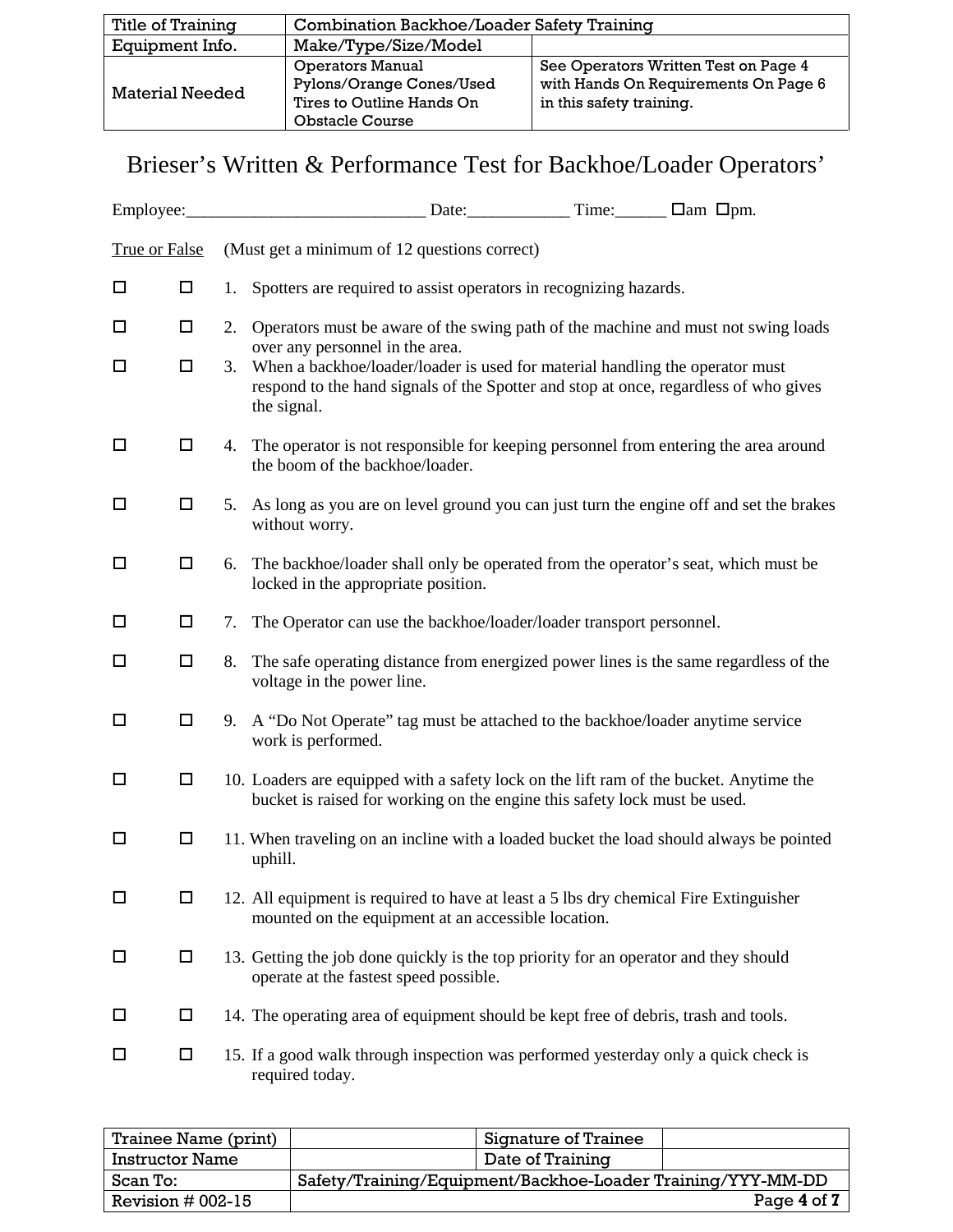| Title of Training      | Combination Backhoe/Loader Safety Training                                                                 |                                                                                                          |  |
|------------------------|------------------------------------------------------------------------------------------------------------|----------------------------------------------------------------------------------------------------------|--|
| Equipment Info.        | Make/Type/Size/Model                                                                                       |                                                                                                          |  |
| <b>Material Needed</b> | <b>Operators Manual</b><br>Pylons/Orange Cones/Used<br>Tires to Outline Hands On<br><b>Obstacle Course</b> | See Operators Written Test on Page 4<br>with Hands On Requirements On Page 6<br>in this safety training. |  |

### **Backhoe/Loader/ Safety Training Written Test Key**

True or False (Must get a minimum of 12 questions correct)

| $\mathbf{x}$            | □                       |    | 1. Spotters are required to assist operators in recognizing hazards.                                                                                                                                                     |
|-------------------------|-------------------------|----|--------------------------------------------------------------------------------------------------------------------------------------------------------------------------------------------------------------------------|
| ⊠                       | $\Box$                  |    | 2. Operators must be aware of the swing path of the machine and must not swing                                                                                                                                           |
| $\mathbf{x}$            | □                       |    | loads over any personnel in the area.<br>3. When a backhoe/loader is used for material handling the operator must<br>respond to the hand signals of the Spotter and stop at once, regardless of who<br>gives the signal. |
| □                       | $\mathbf{x}$            |    | 4. The operator is not responsible for keeping personnel from entering the area<br>around the boom of the backhoe/loader.                                                                                                |
| $\Box$                  | $\mathbf{x}$            |    | 5. As long as you are on level ground you can just turn the engine off and set the<br>brakes without worry.                                                                                                              |
| $\mathbf{x}$            | $\Box$                  | 6. | The backhoe/loader shall only be operated from the operator's seat, which<br>must be locked in the appropriate position.                                                                                                 |
| $\Box$                  | ⊠                       |    | 7. The Operator can use the backhoe/loader transport personnel.                                                                                                                                                          |
| □                       | $\mathbf{x}$            | 8. | The safe operating distance from energized power lines is the same regardless<br>of the voltage in the power line.                                                                                                       |
| $\mathbf{x}$            | $\Box$                  |    | 9. A "Do Not Operate" tag must be attached to the backhoe/loader/loader<br>anytime service work is performed.                                                                                                            |
| $\mathbf{x}$            | $\Box$                  |    | 10. Loaders are equipped with a safety lock on the lift ram of the bucket. Anytime<br>the bucket is raised for working on the engine this safety lock must be used.                                                      |
| $\mathbf{x}$            | $\Box$                  |    | 11. When traveling on an incline with a loaded bucket the load should always be<br>pointed uphill.                                                                                                                       |
| $\overline{\mathbf{x}}$ | □                       |    | 12. All equipment is required to have at least a 5 lbs dry chemical Fire<br>Extinguisher mounted on the equipment at an accessible location.                                                                             |
| □                       | $\mathbf{x}$            |    | 13. Getting the job done quickly is the top priority for an operator and they should<br>operate at the fastest speed possible.                                                                                           |
| $\mathbf{x}$            | $\Box$                  |    | 14. The operating area of equipment should be kept free of debris, trash and tools.                                                                                                                                      |
| □                       | $\overline{\mathbf{x}}$ |    | 15. If a good walk through inspection was performed yesterday only a quick<br>check is required today.                                                                                                                   |

| Trainee Name (print)   |                                                             | Signature of Trainee |             |
|------------------------|-------------------------------------------------------------|----------------------|-------------|
| <b>Instructor Name</b> |                                                             | Date of Training     |             |
| Scan To:               | Safety/Training/Equipment/Backhoe-Loader Training/YYY-MM-DD |                      |             |
| Revision $#002-15$     |                                                             |                      | Page 5 of 7 |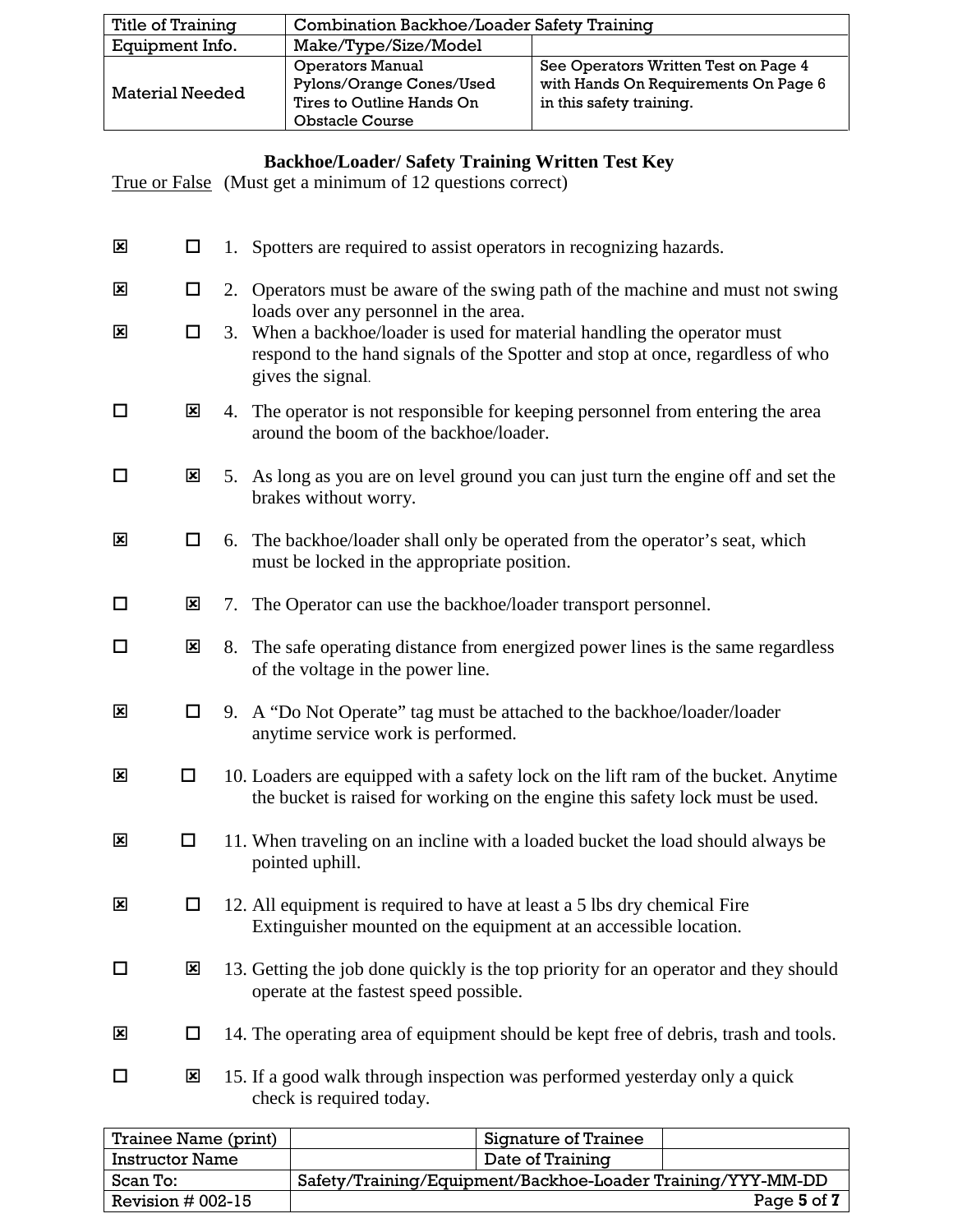| Title of Training      | Combination Backhoe/Loader Safety Training                                                                 |                                                                                                          |  |
|------------------------|------------------------------------------------------------------------------------------------------------|----------------------------------------------------------------------------------------------------------|--|
| Equipment Info.        | Make/Type/Size/Model                                                                                       |                                                                                                          |  |
| <b>Material Needed</b> | <b>Operators Manual</b><br>Pylons/Orange Cones/Used<br>Tires to Outline Hands On<br><b>Obstacle Course</b> | See Operators Written Test on Page 4<br>with Hands On Requirements On Page 6<br>in this safety training. |  |

## **Operator Hands On-Backhoe/Loader Checklist**

- 1.  $\Box$  Completed training and written testing.
- 2.  $\Box$  Operator possesses physical & mental capabilities
- 3.  $\Box$  Knowledge and understanding of specific equipment
- 4.  $\Box$  Perform and document Daily Inspection on Daily Inspection Report.
- 5.  $\Box$  Knowledge of the equipment capabilities and capacities
- 6.  $\Box$  Ability to recognize mechanical discrepancies and problems of the equipment
- 7.  $\Box$  Knowledge of Brieser's Safe Operating Practices and Procedures.
- 8.  $\Box$  Seat belt used
- 9.  $\Box$  Shows familiarity with the equipment controls and refueling procedures.
- 10.  $\Box$  Gave proper signals and or communication when turning.
- 11.  $\Box$  Slowed down at intersections.
- 12.  $\Box$  Sounded horn at intersections.
- 13.  $\Box$  Obeyed signs.
- 14.  $\Box$  Kept a clear view of direction of travel.
- 15.  $\Box$  Turned corners correctly was aware of rear end swing.
- 16.  $\Box$  Yielded to pedestrians and or fellow workers.
- 17.  $\Box$  Drove under control and within proper traffic lanes.
- 18.  $\Box$  Knowledge and understanding of "One Call" procedures
- 19.  $\Box$  Knowledge of excavation regulations
- 20.  $\Box$  Knowledge of soil classification, benching, sloping and shoring of trenches
- 21.  $\Box$  Travels with bucket positioned low as to not obstruct operators vision
- 22.  $\Box$  Maintains "Three Point Contact" when mounting or dismounting equipment
- 23.  $\Box$  Lowers bucket to ground when not in use
- 24.  $\Box$  Places shift controls in park and engage parking brake before existing equipment
- 25.  $\Box$  Does not actuate controls from other than operator's seat
- 26.  $\Box$  Does not allow workers to be under loads or within swing areas
- 27.  $\Box$  Travels on job-site at an acceptable speed
- 28.  $\Box$  Alert to workers in equipment operation area
- 29.  $\Box$  Aware of overhead obstacles such as, power lines, trees or buildings...Et
- 30.  $\Box$  Utilize spotters when excavating
- 31.  $\Box$  Utilize stabilizers as required
- 32.  $\Box$  Travel with "loaded" bucket uphill
- 33. □ Travel with "empty" bucket downhill
- 34.  $\Box$ Knowledge of loading, unloading and transporting equipment

| $\square$ Pass | $\Box$ Fail | Evaluator |  |
|----------------|-------------|-----------|--|
| Employee Name: |             | Date:     |  |

\_\_\_\_\_\_\_\_\_\_\_\_\_\_\_\_\_\_\_\_\_\_\_\_\_\_\_\_\_\_\_\_\_\_\_\_\_\_\_\_\_\_\_\_\_\_\_\_\_\_\_\_\_\_\_\_\_\_\_\_\_\_\_\_\_\_

Additional remarks / Limitations:

 $\overline{\phantom{a}}$ 

| Trainee Name (print)   | Signature of Trainee                                        |  |
|------------------------|-------------------------------------------------------------|--|
| <b>Instructor Name</b> | Date of Training                                            |  |
| Scan To:               | Safety/Training/Equipment/Backhoe-Loader Training/YYY-MM-DD |  |
| Revision $#002-15$     | Page 6 of 7                                                 |  |